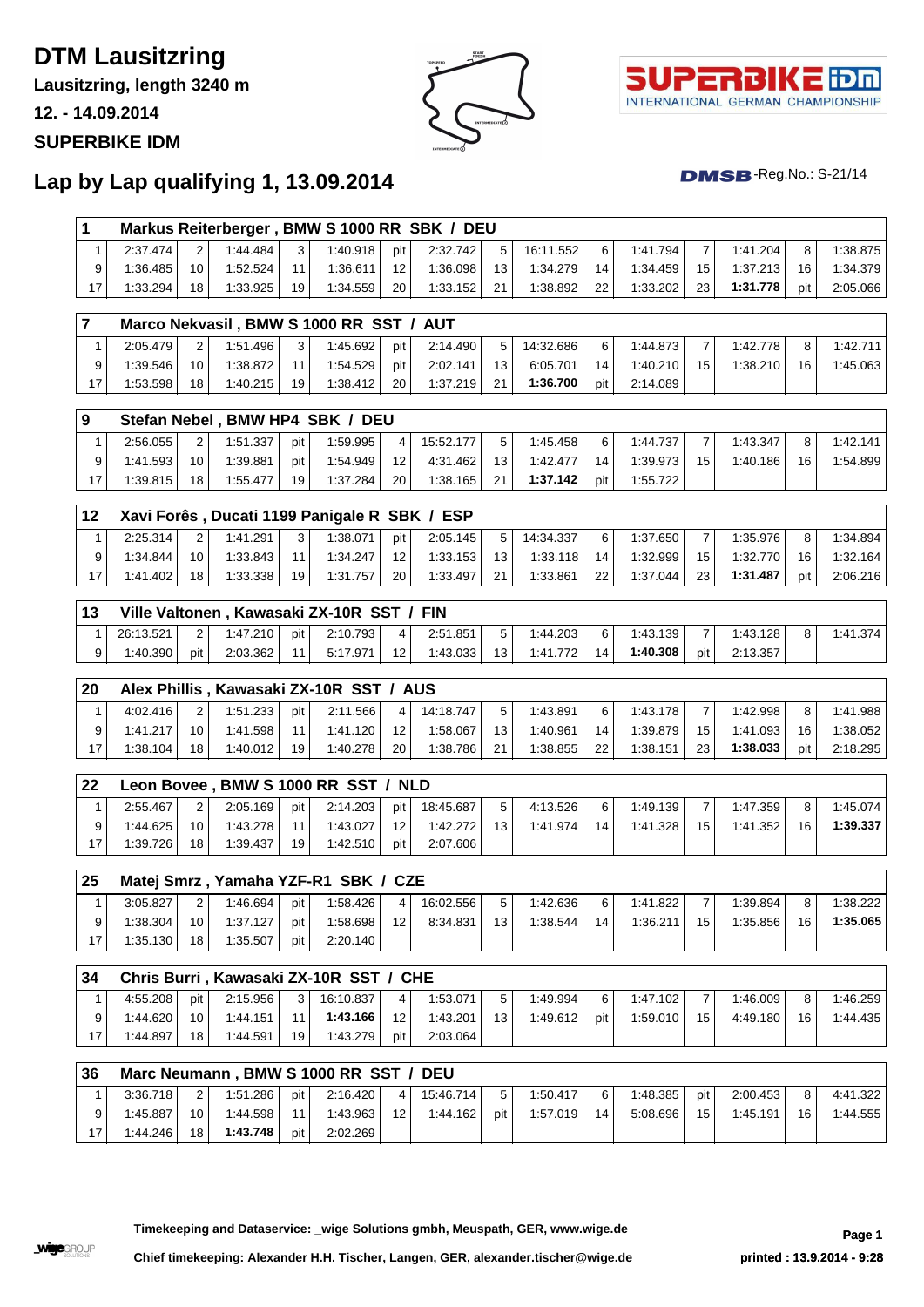# **DTM Lausitzring**

**Lausitzring, length 3240 m**

**12. - 14.09.2014**

#### **SUPERBIKE IDM**





 $DMSB$ -Reg.No.: S-21/14

## **Lap by Lap qualifying 1, 13.09.2014**

| 44 |          |                      |          |                 | Danny De Boer, Honda CBR 1000-RR SP SBK / NLD |                 |          |                 |           |       |          |                 |          |    |          |
|----|----------|----------------------|----------|-----------------|-----------------------------------------------|-----------------|----------|-----------------|-----------|-------|----------|-----------------|----------|----|----------|
|    | 2:41.794 | $\mathbf{2}^{\circ}$ | 1:45.884 | 3 <sup>1</sup>  | 1:44.849                                      | pit l           | 2:06.916 | 5 <sup>1</sup>  | 14:08.134 | 6     | 1:42.395 |                 | 1:42.362 | 8  | 1:42.160 |
|    | 1:48.739 | 10 <sup>1</sup>      | 1:41.043 | 11 <sup>1</sup> | 1:40.550                                      | pit l           | 2:12.242 | 13 <sup>1</sup> | 5:45.003  | 14    | 1:40.657 | 15 <sup>1</sup> | 1:40.081 | 16 | 1:58.682 |
|    | 1:39.947 | 18                   | 1:50.335 | 19              | 1:38.789                                      | 20 <sub>1</sub> | 1:37.845 | 21              | 1:37.568  | pit l | 2:04.893 |                 |          |    |          |

| .47 |          |       | Marc Buchner, Suzuki GSX-R 1000 SBK / DEU |                |          |                 |          |                 |           |     |          |    |          |    |          |
|-----|----------|-------|-------------------------------------------|----------------|----------|-----------------|----------|-----------------|-----------|-----|----------|----|----------|----|----------|
|     | 2:04.408 |       | 1:53.479                                  | 3 <sup>1</sup> | 1:47.397 | pit             | 2:09.285 | 5 <sup>1</sup>  | 14:46.727 | 6   | 1:50.200 |    | 1:46.744 | 8  | 1:45.425 |
|     | 1:44.342 | pit l | 2:06.380                                  | 11             | 4:52.374 | 12 <sup>1</sup> | 1:43.723 | 13 <sup>1</sup> | 1:43.325  | 14  | 1:43.389 | 15 | 2:00.491 | 16 | 1:57.407 |
| 17  | 1:43.791 | 18    | 1:41.243                                  | 19             | 1:41.174 | 20              | 1:41.564 | 21              | 1:40.551  | pit | 2:13.775 |    |          |    |          |

| 48 |              |    |          |                | Dominik Vincon, BMW S 1000 RR SST / DEU |                 |          |                |           |    |          |                 |          |    |          |
|----|--------------|----|----------|----------------|-----------------------------------------|-----------------|----------|----------------|-----------|----|----------|-----------------|----------|----|----------|
|    | 2:18.984     |    | 1:46.652 | 3 <sup>1</sup> | 1:41.850                                | pit l           | 2:11.075 | 5 <sup>1</sup> | 14:34.129 | 6  | 1:43.609 |                 | 1:41.604 | 8  | 1:47.759 |
|    | 1:43.426     | 10 | 1:39.478 | 11             | 1:39.148                                | pit l           | 2:23.601 | 13             | 5:43.833  | 14 | 1:41.470 | 15 <sup>1</sup> | 1:41.039 | 16 | 1:56.615 |
|    | $1:43.460 +$ | 18 | 1:40.227 | 19             | 1:38.059                                | 20 <sub>1</sub> | 1:36.776 | pit            | 2:30.448  |    |          |                 |          |    |          |

| 50 |          |    |          |     | Damian Cudlin, Kawasaki ZX-10R SBK / AUS |                 |           |                 |          |                 |          |                 |          |                 |          |
|----|----------|----|----------|-----|------------------------------------------|-----------------|-----------|-----------------|----------|-----------------|----------|-----------------|----------|-----------------|----------|
|    | 3:27.120 | 2  | 1:46.744 | pit | 2:00.847                                 | 4 I             | 15:07.792 | 5 <sup>1</sup>  | 1:40.266 | 6               | 1:39.821 |                 | 1:37.903 | 8               | 1:38.294 |
|    | 1:37.516 | 10 | 1:36.581 | 11  | 1:37.466                                 | 12 <sub>1</sub> | 1:35.382  | 13 <sup>1</sup> | 1:35.280 | 14              | 1:35.097 | 15 <sup>1</sup> | 1:35.610 | 16 <sub>1</sub> | 1:34.853 |
|    | 1:55.428 | 18 | 1:41.514 | 19  | 1:34.906                                 | 20 <sub>1</sub> | 1:34.143  | 21              | 1:33.574 | 22 <sub>1</sub> | 1:33.701 | 23 <sub>1</sub> | 1:32.648 | pit             | 2:02.026 |

| 57 Lorenzo Lanzi, Ducati 1199 Panigale R SBK / ITA                                      |  |  |  |  |  |  |  |
|-----------------------------------------------------------------------------------------|--|--|--|--|--|--|--|
| 2.35.014 2 1:41.163 3 1:38.458 pit 2:02.845 5 14:31.479 6 1: <b>37.831</b> pit 4:22.181 |  |  |  |  |  |  |  |

| l 67 |          |     |          |     | Mark Albrecht, BMW S 1000 RR SST / DEU |                |           |    |          |    |          |    |          |    |          |
|------|----------|-----|----------|-----|----------------------------------------|----------------|-----------|----|----------|----|----------|----|----------|----|----------|
|      | 3:28.139 | っ   | 1:53.239 | pit | 2:26.844                               | $\overline{4}$ | 14:59.764 |    | 1:47.947 | 6  | 1:46.553 |    | 1:47.594 | 8  | 1:45.386 |
| Q    | 1:44.239 | pit | 1:59.233 | 11  | 8:12.489                               | 12             | 1:42.011  | 13 | 1:41.164 | 14 | 1:40.934 | 15 | 1:40.679 | 16 | 1:40.394 |
| 17   | 1:38.773 | 18  | 1:37.924 | 19  | 1:48.518                               | pit            | 2:22.896  |    |          |    |          |    |          |    |          |

| l 69 |          |                |              |     | Lucy Glöckner, BMW HP4 SST / DEU |                 |          |                |           |    |          |                 |          |     |          |
|------|----------|----------------|--------------|-----|----------------------------------|-----------------|----------|----------------|-----------|----|----------|-----------------|----------|-----|----------|
|      | 2:41.979 | $\overline{2}$ | 1:44.078     | 3   | 1:45.608                         | pit             | 2:06.353 | 5 <sup>1</sup> | 14:21.176 | 6  | 1:43.697 |                 | 1:43.275 |     | 1:41.435 |
| Q    | 1:40.743 | 10             | $1:39.470 +$ | pit | 2:08.959                         | 12 <sub>1</sub> | 3:27.919 | 13             | 1:40.184  | 14 | 1:39.155 | 15 <sup>1</sup> | 1:38.435 | 16  | 1:38.169 |
| 17   | 1:37.333 | 18             | 1:37.805     | 19  | 1:38.363                         | 20              | 1:38.215 | 21             | 1:37.008  | 22 | 1:40.864 | 23 <sub>1</sub> | 1:37.721 | pit | 1:58.944 |

| 76 |          |    |          |                |          |                 | Max Neukirchner, Ducati 1199 Panigale R SBK / DEU |                |           |    |          |    |          |    |          |
|----|----------|----|----------|----------------|----------|-----------------|---------------------------------------------------|----------------|-----------|----|----------|----|----------|----|----------|
|    | 2:53.084 |    | 1:41.582 | 3 <sub>1</sub> | 1:40.403 | pit l           | 1:58.755                                          | 5 <sub>1</sub> | 14:33.252 | 6  | 1:40.054 |    | 1:39.284 |    | 1:37.687 |
|    | 1:35.525 | 10 | 1:34.592 | 11             | 1:34.278 | 12 <sup>2</sup> | 1:34.062                                          | 13             | 1:41.692  | 14 | 1:35.190 | 15 | 1:33.834 | 16 | 1:43.486 |
|    | 1:32.498 | 18 | 1:31.981 | 19             | 1:32.875 |                 |                                                   |                |           |    |          |    |          |    |          |

|          |                 |          |                 | Erwan Nigon, Suzuki GSX-R 1000 SBK / FRA |                 |          |                |           |    |          |                 |          |    |          |
|----------|-----------------|----------|-----------------|------------------------------------------|-----------------|----------|----------------|-----------|----|----------|-----------------|----------|----|----------|
| 2:02.917 | 2               | 1:49.642 | 3               | 1:42.462                                 | pit l           | 2:08.950 | 5 <sup>1</sup> | 14:51.052 | 6  | 1:39.872 |                 | 1:38.736 | 8  | 1:38.019 |
| 1:36.748 | 10 <sup>1</sup> | 1:37.296 | 111             | 1:35.550                                 | 12 <sup>1</sup> | 1:34.664 | pit l          | 1:55.777  | 14 | 9:38.143 | 15 <sup>1</sup> | 1:37.118 | 16 | 1:39.031 |
| 1:39.475 | 18              | 1:33.864 | 19 <sub>1</sub> | $1:34.282$ .                             | pit l           | 1:52.702 |                |           |    |          |                 |          |    |          |

| l 91 |          |    | Bastien Mackels, BMW S 1000 RR SBK / BEL |                 |          |                 |          |                |           |    |          |    |          |     |          |
|------|----------|----|------------------------------------------|-----------------|----------|-----------------|----------|----------------|-----------|----|----------|----|----------|-----|----------|
|      | 2:39.635 |    | 1:44.905                                 | 3 <sup>1</sup>  | 1:42.829 | pit l           | 2:08.396 | 5 <sup>1</sup> | 16:44.452 | 6  | 1:42.509 |    | 1:39.721 | 8   | 1:38.176 |
|      | 1:39.719 | 10 | 1:43.992                                 | 11 <sub>1</sub> | 1:38.439 | 12 <sup>1</sup> | 1:37.962 | 13             | 1:36.053  | 14 | 1:35.901 | 15 | 1:40.176 | pit | 2:10.822 |
|      | 7:13.981 | 18 | 1:39.095                                 | 19              | 1:36.259 | pit l           | 2:21.549 |                |           |    |          |    |          |     |          |

| 92 Daniel Kartheininger, Honda CBR 1000-RR SP SBK / DEU |  |  |  |  |  |  |  |
|---------------------------------------------------------|--|--|--|--|--|--|--|
|                                                         |  |  |  |  |  |  |  |

**Timekeeping and Dataservice: \_wige Solutions gmbh, Meuspath, GER, www.wige.de Page 2**